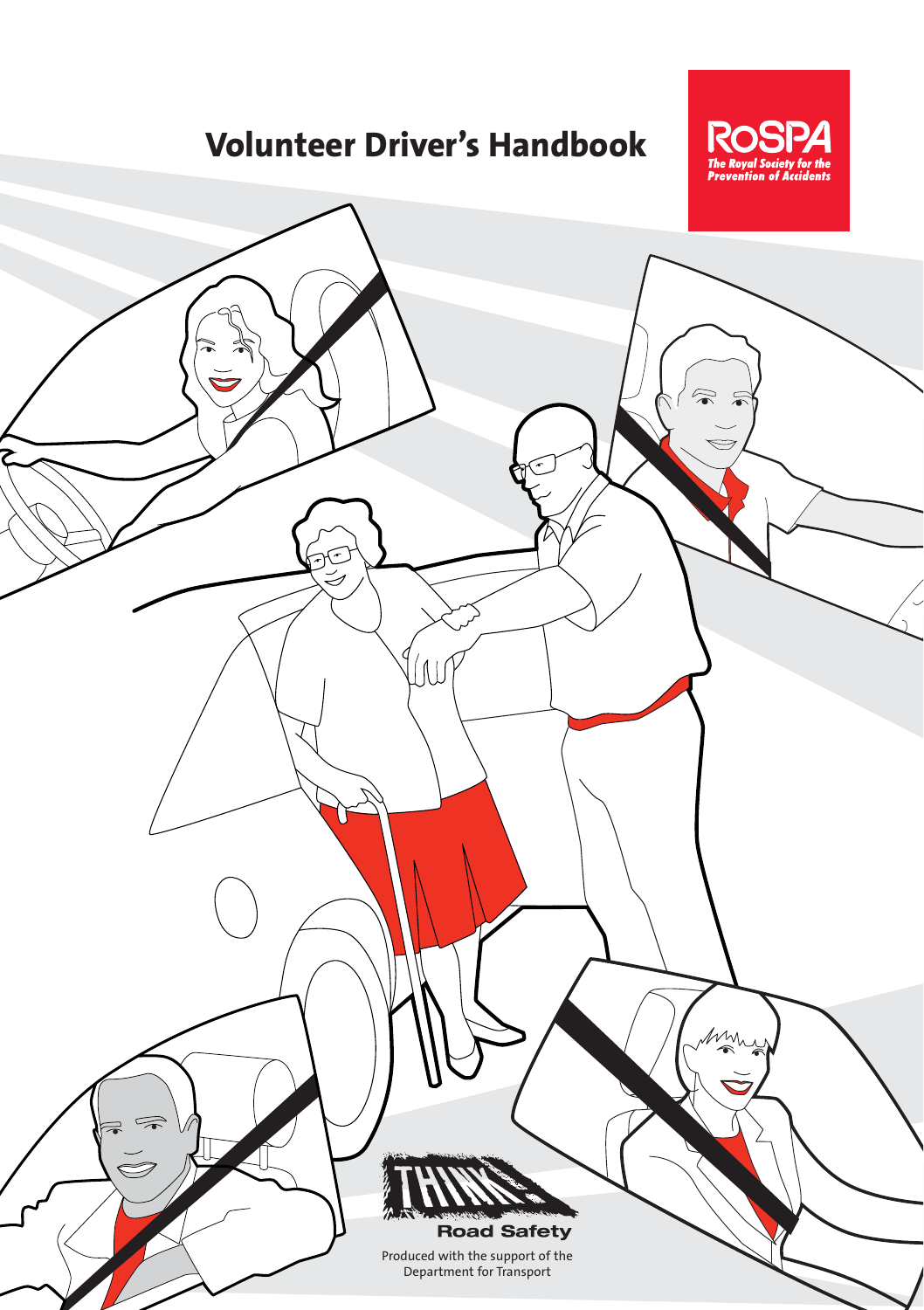### **CONTENTS**

Introduction

Legal Matters

Journey Planning

Fitness to Drive (inc. drink, drugs, medicines, fatigue, stress)

Safe Speed

Distractions (mobile phones, eating, drinking, smoking, etc)

Driver Training

Occupant Safety

Safe Vehicle

Emergency Procedures

Resources

Useful Websites

Seat Belt Laws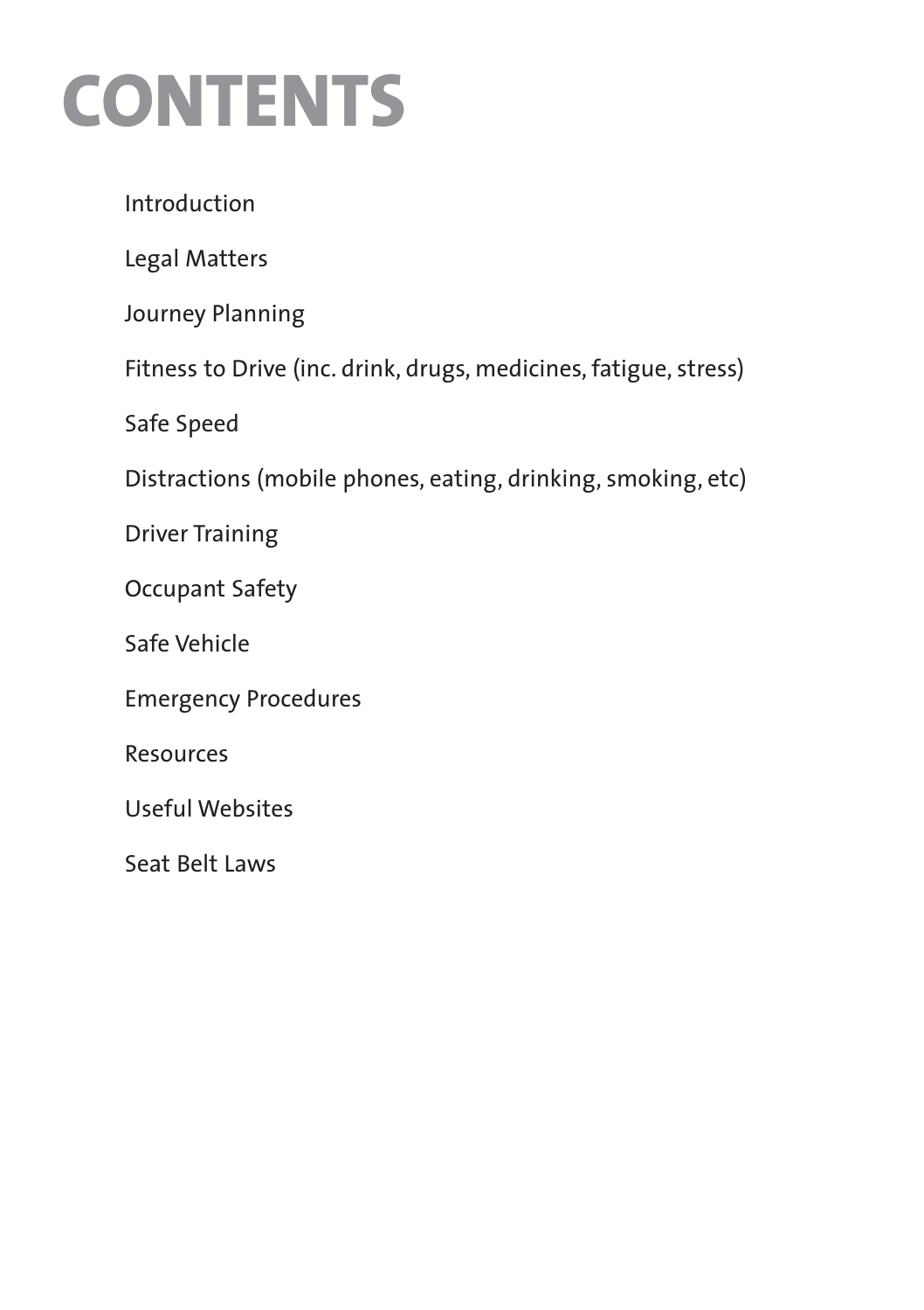# **INTRODUCTION**

Thousands of people provide their time and services as volunteer drivers to help others. This is vital, community-spirited work. However, it does involve a certain amount of risk.

Driving is one of the most dangerous activities that we do, and driving for work tends to be riskier than driving for private reasons. For this reason, HSE Guidelines, "Driving at Work", state that "health and safety law applies to on-the-road work activities as to all work activities and the risks should be effectively managed within a health and safety system".

Voluntary organisations have a duty of care under health and safety law to ensure the safety of their staff, volunteers, passengers and anyone else (e.g., other road users) who may be affected by their activities. They have the same legal responsibilities toward their volunteers as to their paid staff, and this applies whether the vehicles used are owned by the organisation, by the volunteer or by any other party.

When anyone drives for work, including people who do so as volunteers, both the employer and the individual employee or volunteer share the responsibility of making sure that the risks are properly identified and managed. This requires effective planning.

It is essential that volunteers play their part, and this booklet is designed to help you work with your organisation to avoid accidents and injuries to yourself, your passengers and other people on the road while you are driving as a volunteer.

This booklet will help to make you aware of your organisation's policies on driving practices and there is space provided on each page to make notes about those policies and how they apply to you. You can then refer back to them at any time.

You can also keep note of any road safety problems that you encounter – including incidents such as near misses and other vehicle issues. By keeping a record, it will help you when you report back any issues to your line managers.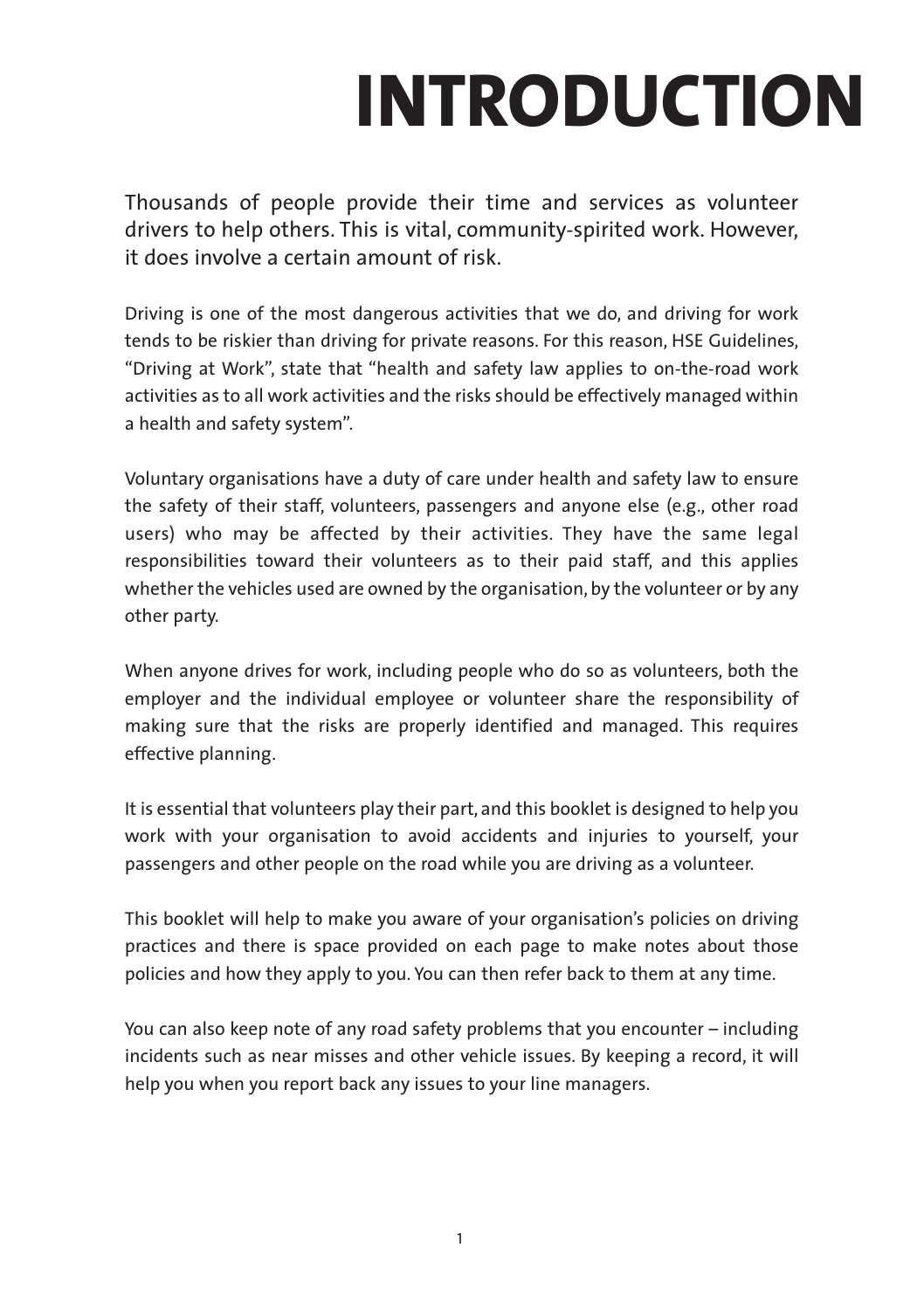### **LEGAL MATTERS**

Your voluntary organisation needs to know that you are:

- legally entitled to drive the vehicle you are using
- using a vehicle that is safe and road legal
- properly trained and competent to drive it safely
- using it for suitable purposes.

If the organisation provides the vehicle, they will ensure that it is properly registered, taxed, MOT'd, serviced and insured. They may wish to check your driver's licence when you start as a volunteer driver and at intervals afterwards.

#### **Minibus**

If you gained your driving licence after 1 January 1997, you may need to have a D1 entitlement on your licence to drive a minibus. Some, but not all, volunteer drivers who drive a minibus for a non-commercial organisation are exempt from this requirement. Check with your organisation.

#### **Using Your Own Vehicle**

Even if you are using your own vehicle, the voluntary organisation has the same legal duty to ensure it is safe and legal when it is being used to provide a service for them. Therefore, they may wish to check that your vehicle is taxed, MOT'd and serviced and that you are insured to drive it for voluntary purposes.

#### **Motoring offences**

Motoring offences, including cautions, summons or convictions, should be reported to your line manager.

Use the space below to insert your organisation's policy.

#### **Our policy:**

Driving Licences will be checked Insurance will be checked MOT certificate will be checked Service Documents will be checked Other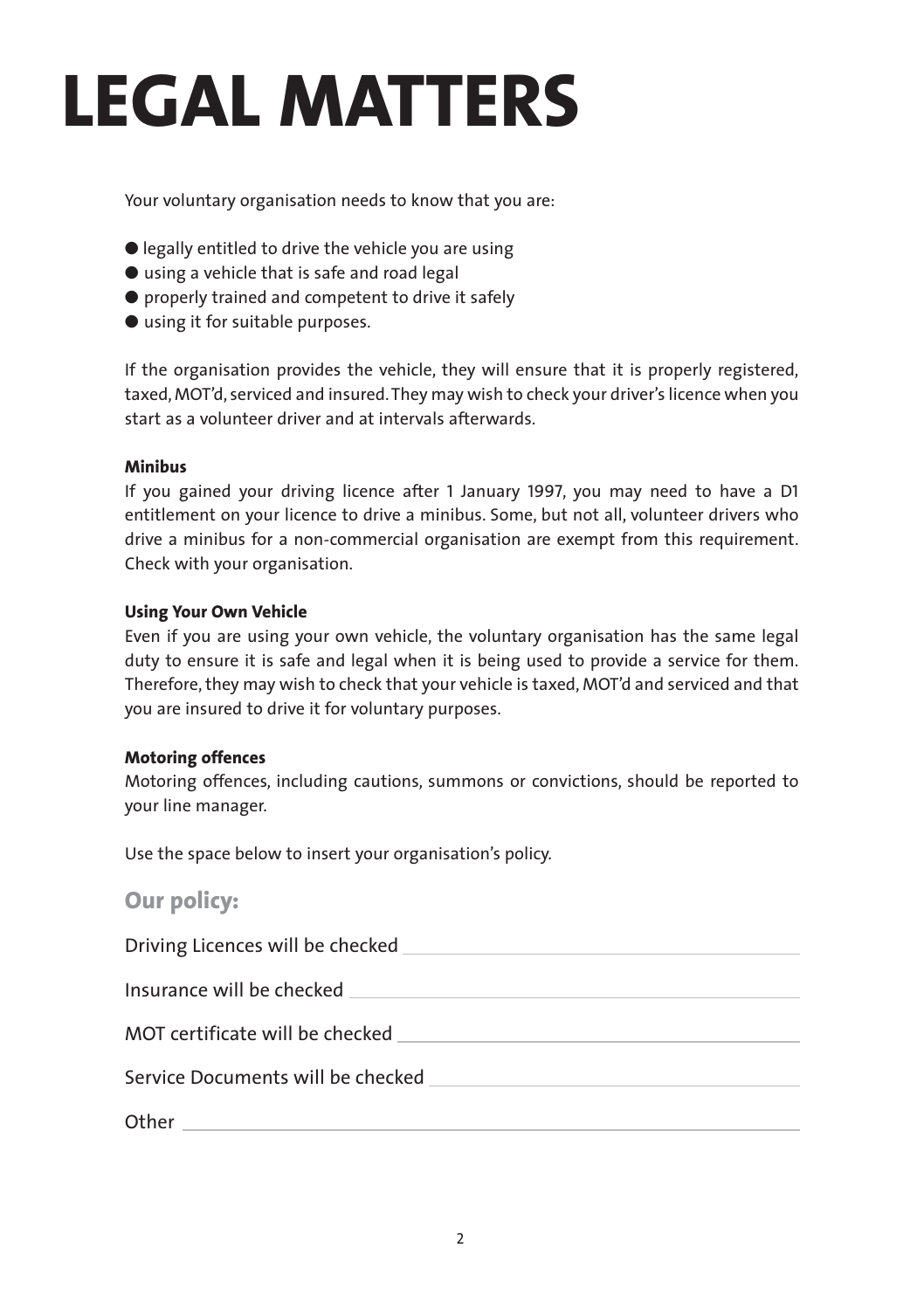# **JOURNEY PLANNING**

It is important to plan your route before every journey. The more planning in advance you can do, the less that unforeseen and risky circumstances will arise, and you will be better prepared to deal with them if they do.

If a journey is to travel somewhere, rather than transporting people or items, then it may be safer to use another form of transport – such as the train.

Avoid driving in poor conditions and check the weather forecast before you set off, especially if there has been recent bad weather. If the reported advice is to only make essential journeys then you should follow it.

Preventing driver sleepiness is something that your organisation can help you manage. Crashes caused by driver fatigue are most likely to occur:

- On long journeys on monotonous roads
- Retween 2am and 6am
- Between 2pm and 4pm
- After having less sleep than normal
- After drinking alcohol
- After taking medicines which cause drowsiness
- On journeys home after night shifts.

As a general rule, drivers should take a 15-minute break after driving for 2 hours. You need to examine work schedules in advance to ensure that you will not be pressured by time.

Driving at night, especially after a long shift, should also be avoided. Overnight stays can be arranged in order to help drivers stay within daily and weekly driving limits, and avoid crashes due to fatigue.

Use the space below to insert your organisation's policy.

**Our policy is:**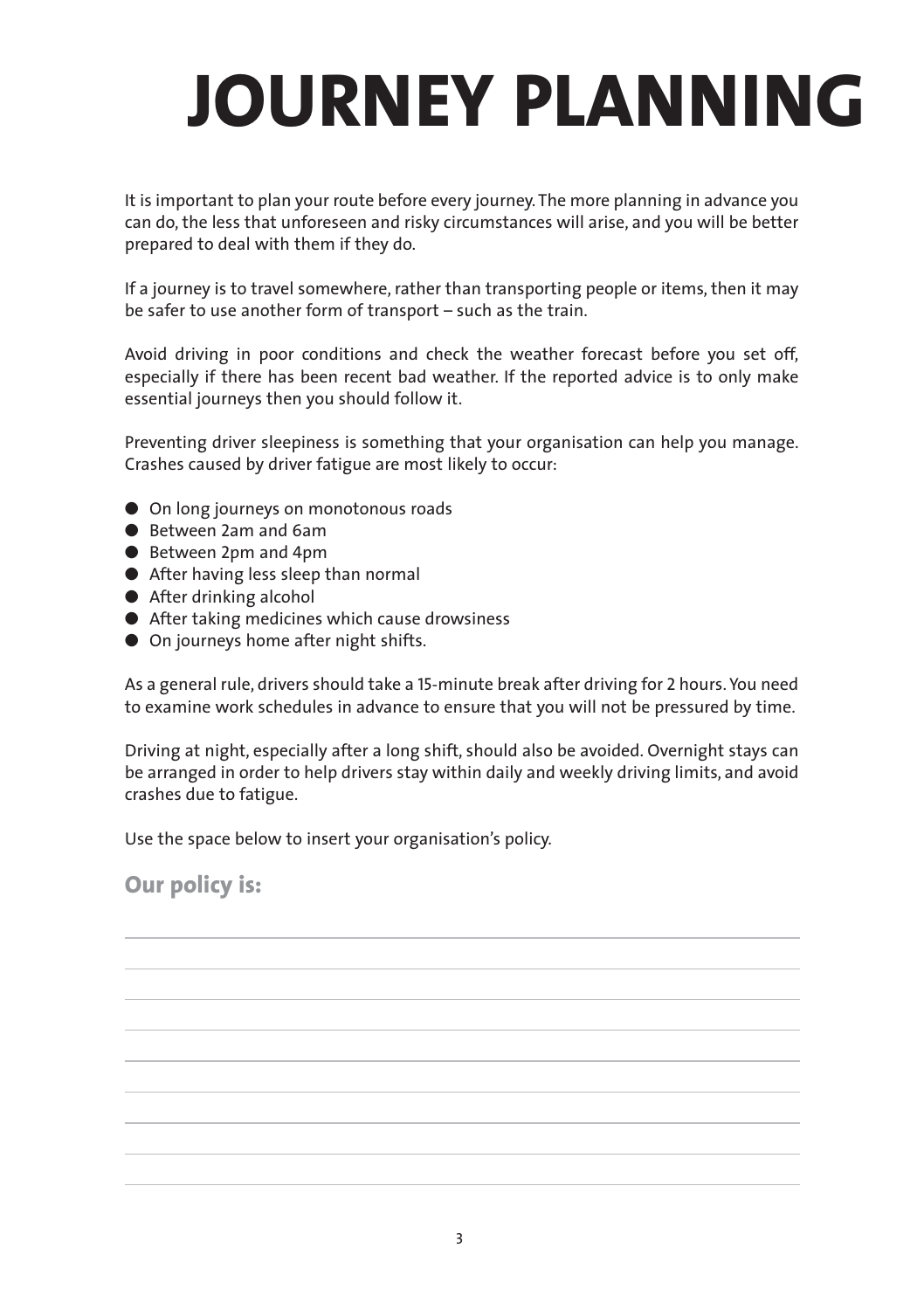### **FITNESS TO DRIVE**

Your voluntary organisation needs to know that you:

- are fit to drive at all times
- do not drive when affected by alcohol, drugs or medicines
- do not drive when affected by illness
- do not drive when you are too tired to do so safely.

You should inform your organisation about any health issue or personal circumstances that may affect your driving (your organisation may make this a requirement). You are also legally required to inform the DVLA of any medical condition that may affect your ability to drive safely.

#### **Eyesight**

The minimum legal eyesight standard for driving is that you can read a new style number plate (eg AB 123 ABC) at a distance of 20 metres (around 65 feet), or an old style number plate (eg A 123 ABC) at a distance of 20.5 m (67 feet). If you have to use glasses or contact lenses to do this, then they must be worn when driving.

It is strongly recommended that you have your eyesight checked regularly (at least every two years, or more often if your optician recommends it).

#### **Alcohol**

Avoid drinking alcohol in the hours before you will be driving (for example, at lunchtime). It can take several hours for alcohol to be removed from your body, and you may still be over the limit, or affected by alcohol the morning after you have been drinking.

Alcohol impairs judgement, making drivers over-confident and more likely to take risks. It slows their reactions, increases stopping distances, impairs judgement of speed and distance and affects vision. Even a small amount, well below the legal limit, seriously affects the ability to drive safely.

The legal drink drive limit is 80 mg of alcohol per 100 ml of blood. Drivers with a blood alcohol concentration between 50 and 80 mg per 100ml of blood are 2 to 2 $\frac{1}{2}$ times more likely to crash and 6 times more likely to be in a fatal crash. The risk increases massively when over the limit. A driver who is double the legal limit is 50 times more likely to be in a fatal crash.

The advice is always 'have none for the road'.

#### **Drugs**

Do not drive if you have taken any illegal drugs. They can affect your decision-making and driving skills, as well as your physical and mental condition and behaviour.

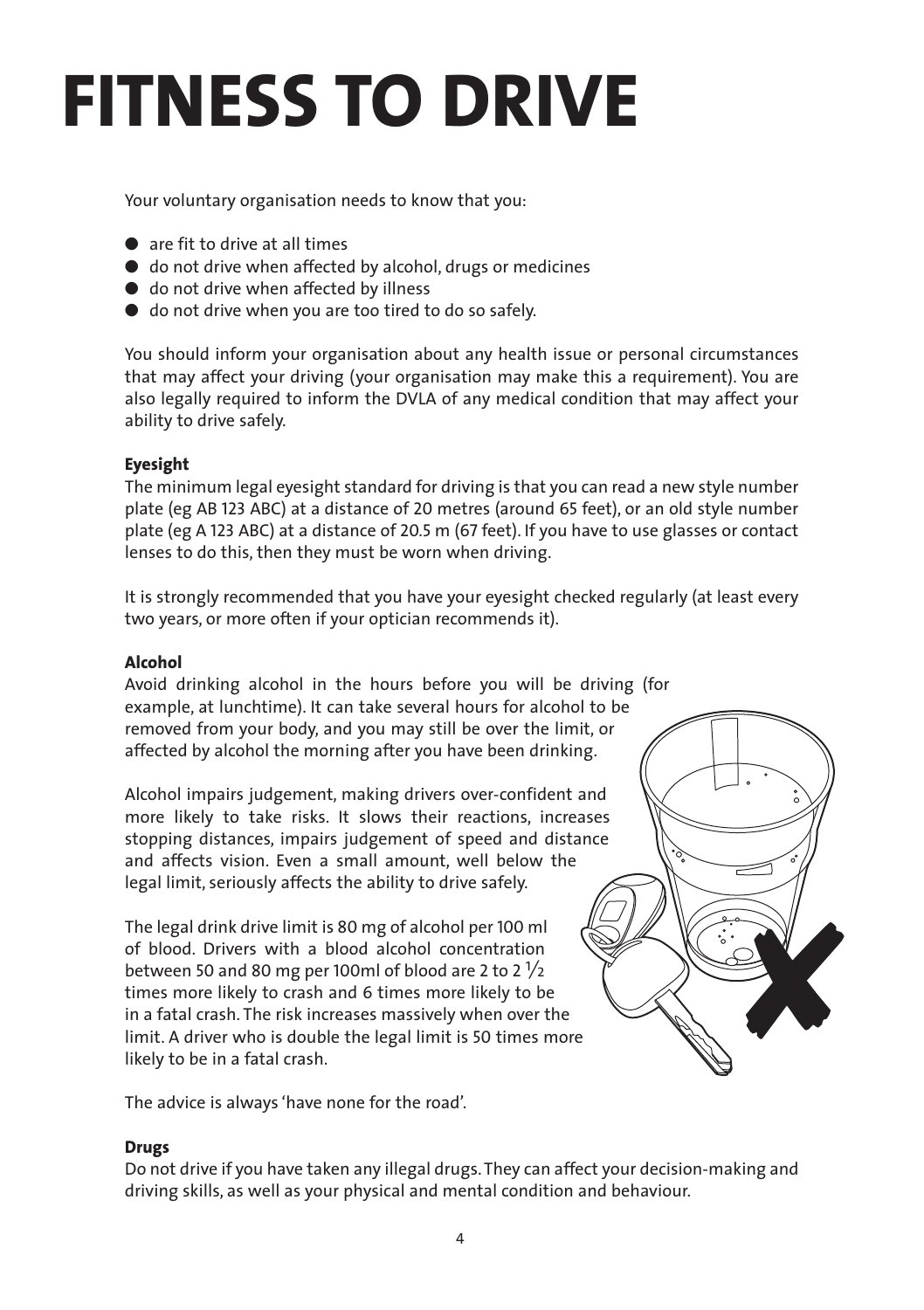# **FITNESS TO DRIVE**

#### **Medicines**

Check with your GP or pharmacist whether any over-the-counter or prescribed medicines you are taking are likely to affect your driving (for example, by causing drowsiness). If so, ask for an alternative that does not, or avoid driving.

Always check the label of medicines and the Patient Information leaflet to see if there are any warnings. If the label says that certain side-effects may occur, assume that they will do so.

#### **Illness**

Illness can also affect our ability to drive. We can often be tempted to 'soldier' on, when in fact it would be safer for everyone concerned, not to drive until we are feeling better.

#### **Fatigue**

Consider whether you are likely to be drowsy or sleepy while driving. Tired drivers are more likely to crash, especially on long monotonous journeys, and in the early hours of the morning.

If you are driving as a volunteer in the evening after a full day's work in your normal job, you may also be more tired.

Discuss any problems with your line manager.

Use the space below to insert your organisation's policy.

#### **Our policy on Fitness to Drive:**

| Drugs $\overline{\phantom{a}}$                                                               |                                                                                                                        |  |  |
|----------------------------------------------------------------------------------------------|------------------------------------------------------------------------------------------------------------------------|--|--|
| Medicines.                                                                                   |                                                                                                                        |  |  |
| <b>Illness</b><br>the control of the control of the control of the control of the control of |                                                                                                                        |  |  |
| Eyesight                                                                                     | <u> 1989 - Johann Stoff, deutscher Stoffen und der Stoffen und der Stoffen und der Stoffen und der Stoffen und der</u> |  |  |
|                                                                                              |                                                                                                                        |  |  |

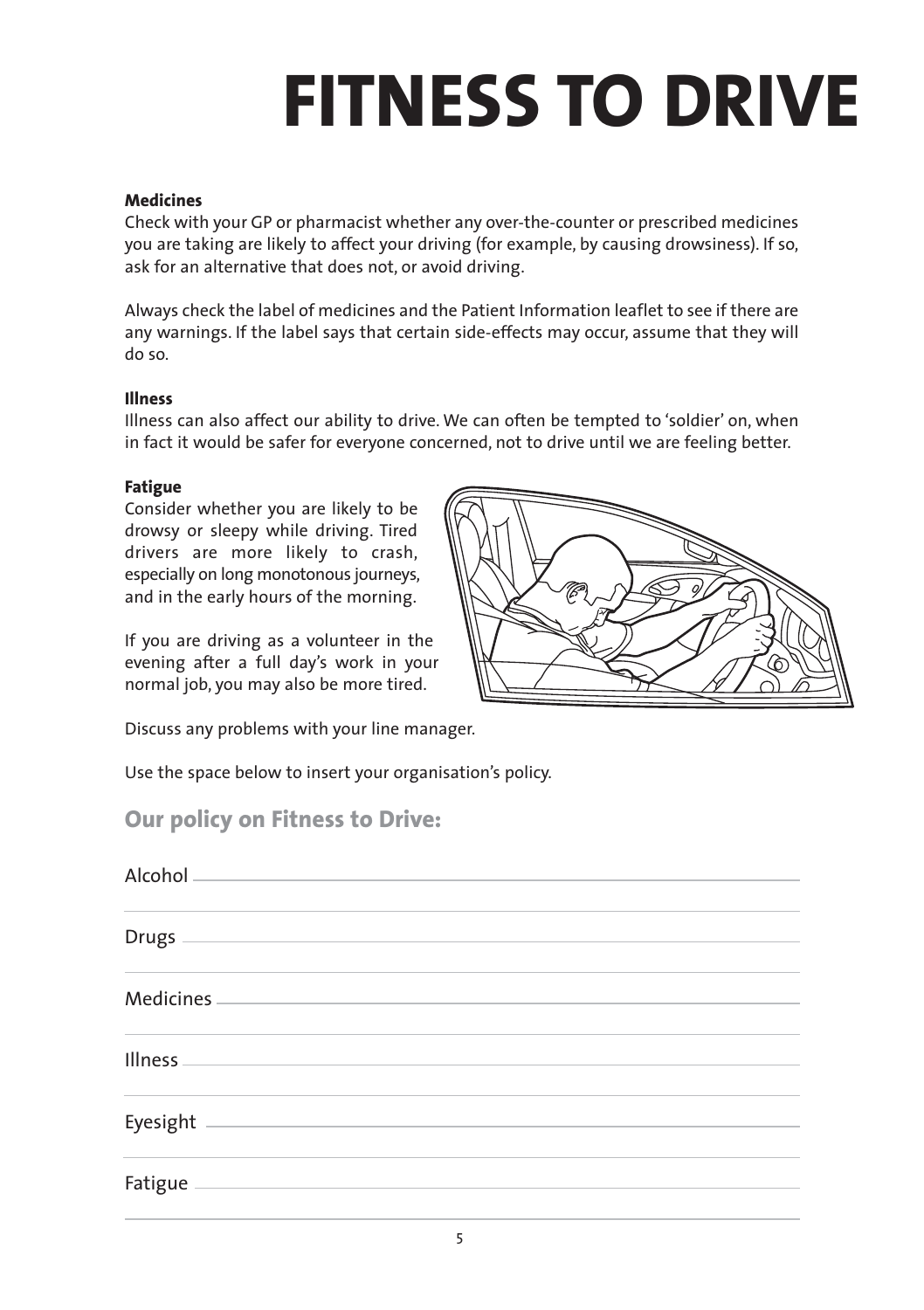### **SAFE SPEED**

Drivers who travel at higher speeds have less time to identify and react to what is happening around them. It takes them longer to stop. And if there is a crash, it is more severe, causing greater injury to the occupants and any pedestrian or rider they hit.

Higher speeds also magnify other driver errors, such as close-following or driving when tired or distracted, thus multiplying the chances of causing a crash.

Excessive speed contributes to 26% of collisions in which someone is killed,18% of crashes resulting in a serious injury and 12% of all injury collisions. This means that around 900 people are killed each year on Britain's roads because drivers and riders travel too fast, and over 6,000 are seriously injured.

#### **Speed Limits**

Always stay within speed limits (including variable limits and temporary limits at roadworks) even if you think the limit is too low.

Speed limits set the maximum speed for that road. But, there are many circumstances when it is not safe to drive at that speed (for example, around schools at opening and closing times, on busy, narrow roads, on rural roads which are bendy and hilly and visibility is restricted).

Make sure you know the speed limit of the roads you are using. Far too many drivers who have been caught speeding, complain that they thought the road had a higher speed limit (40 mph instead of 30 mph).

In many cases, the nature of the road does not indicate the speed limit. In urban areas, for example, dual carriageways can have limits of 30 mph, 40 mph, 50 mph, 60 mph or 70 mph.

When driving on street-lit roads, assume the limit is 30 mph until you see a sign saying otherwise. But, remember the limit could be lower – 20 mph.

Speed limit signs tend to be placed at junctions because this is often the point at which the limit changes. However, junctions are also where you need to absorb a wide range of different information and it is easy to miss a speed limit sign when concentrating on one or more other things (e.g., which way am I going, is that driver going to pull out, etc). So you need to get into the habit of checking for speed limit signs at junctions, and looking for repeater signs after the junction, especially if the nature of the road has changed.

If you are not sure, assume the limit is lower until you see a sign.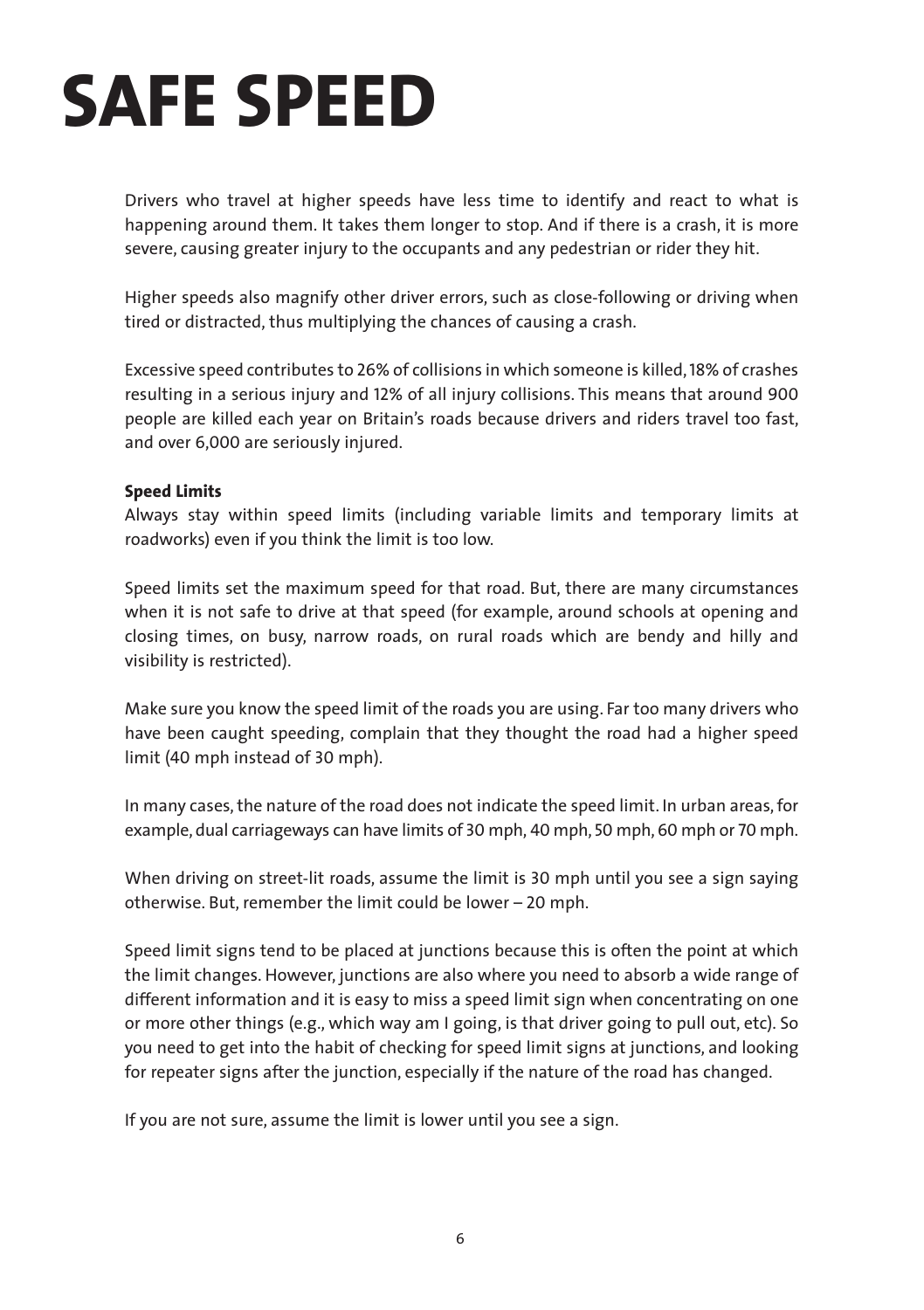# **SAFE SPEED**

#### **Staying Within the Limit**

If you struggle to keep your car within 30 mph when driving in a 30 mph zone, try driving in 3rd gear (or lower when necessary). If you can comfortably travel at 30 mph in 3rd gear without feeling that the engine is laboured, adopt 'no higher than 3rd in 30 mph' as a principle.

We all have our 'speed triggers' – things that make us more likely to speed up and perhaps exceed the limit unintentionally. This could be feeling the need to keep up with other drivers, feeling stressed by a driver too close behind; it could be something as simple as going down hill.

Learn to recognise your own 'speed triggers'. This will make it easier to avoid being 'pushed' into speeding. It will also make driving less stressful and more relaxing.



Plan your journey to allow sufficient time to complete it (include rest breaks and take account of foreseeable weather and traffic conditions) at safe speeds and without needing to exceed speed limits.

The time it takes to complete a journey is determined much more by your average speed during the whole journey, rather than the maximum speed you achieve for part of it. This is especially true in urban areas, where you constantly have to slow down for junctions, traffic lights and other road users. The faster you drive, the sharper you have to brake. This also uses much more fuel and so makes driving more expensive.

Knowing that you have plenty of time to complete your journey will help you to relax and avoid the temptation to push your speed.

Use the space below to insert your organisation's policy.

### **Our policy is:**



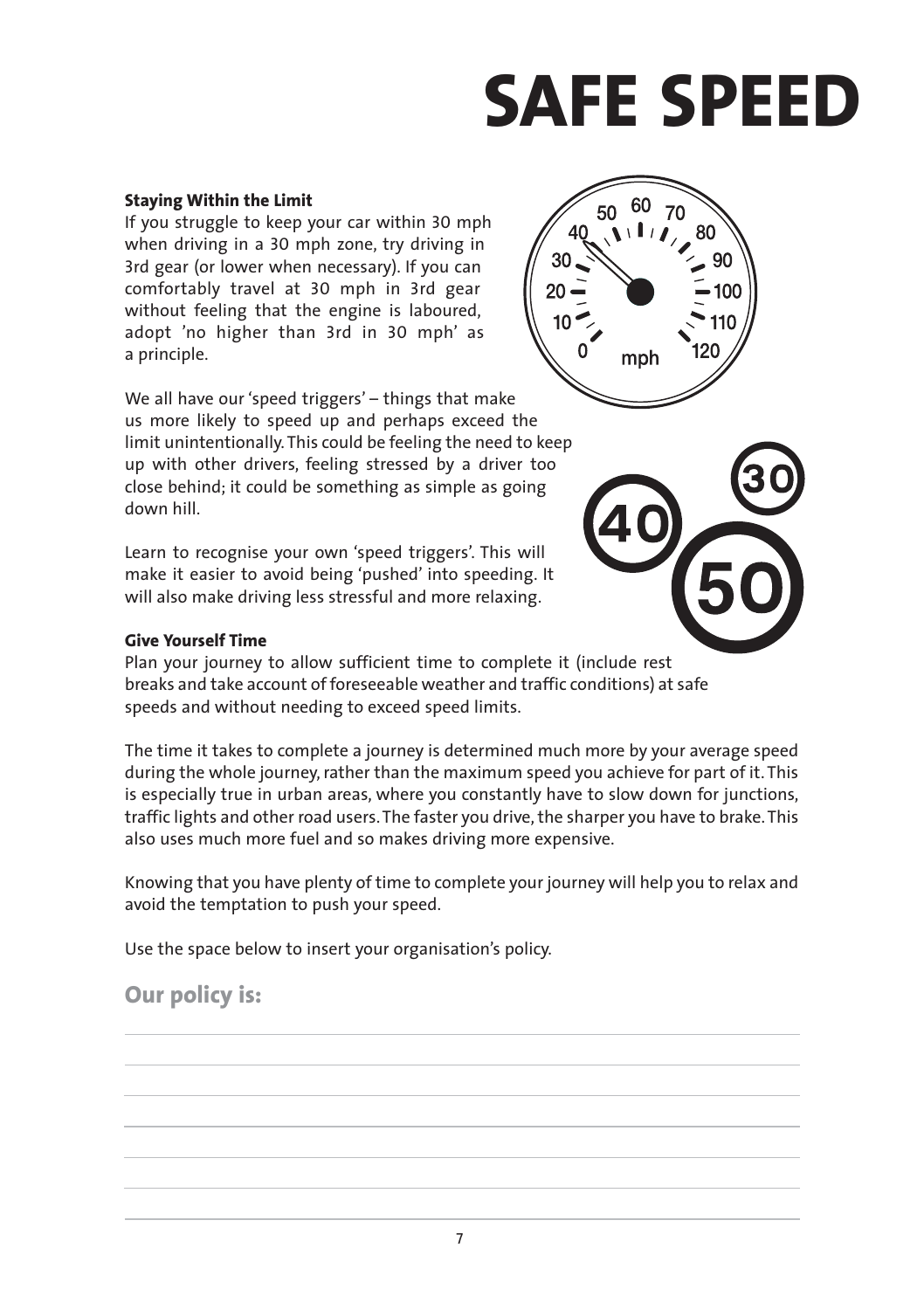### **DISTRACTIONS**

Driving requires your full concentration all of the time. Trying to do something else while driving will distract you, slow your reactions and increase the risk of crashing.

#### **Mobile Phones**

A substantial body of research shows that using a hand-held or hands-free mobile phone while driving is a significant distraction, and substantially increases the risk of the driver crashing.

It is illegal to use a hand held mobile phone while driving (this includes any activity that involves holding the phone such as dialling a number or writing a text message). It can also be illegal to use a hands-free phone while driving. Depending upon the circumstances, drivers could be charged with 'failing to have proper control of their vehicle', or careless or dangerous driving if they are distracted because they are using a hands-free phone.



Using a hands-free phone while driving does not significantly reduce the risks because the problems are caused mainly by the mental distraction and divided attention of taking part in a phone conversation at the same time as driving.

It is also an offence to "cause or permit" a driver to use a hand held mobile phone, and so your organisation should have policies to ensure their drivers do not use a mobile phone while driving.

#### **Other Equipment**

An increasing number of vehicles are being fitted with various devices designed to help the driver, with SatNavs being the most common. While these devices can, if used properly, reduce the risk of drivers crashing, they can also increase the risk (e.g., by distracting the driver) if not used properly.

If your vehicle is provided with any technology (such as SatNavs) ask your manager for training in how to use it safely. In particular, you should not adjust or operate devices while actually driving. For example, routes in the SATNAV should be set before the journey starts. If it is necessary to make adjustments or to input new information, only do so when stopped in a safe place.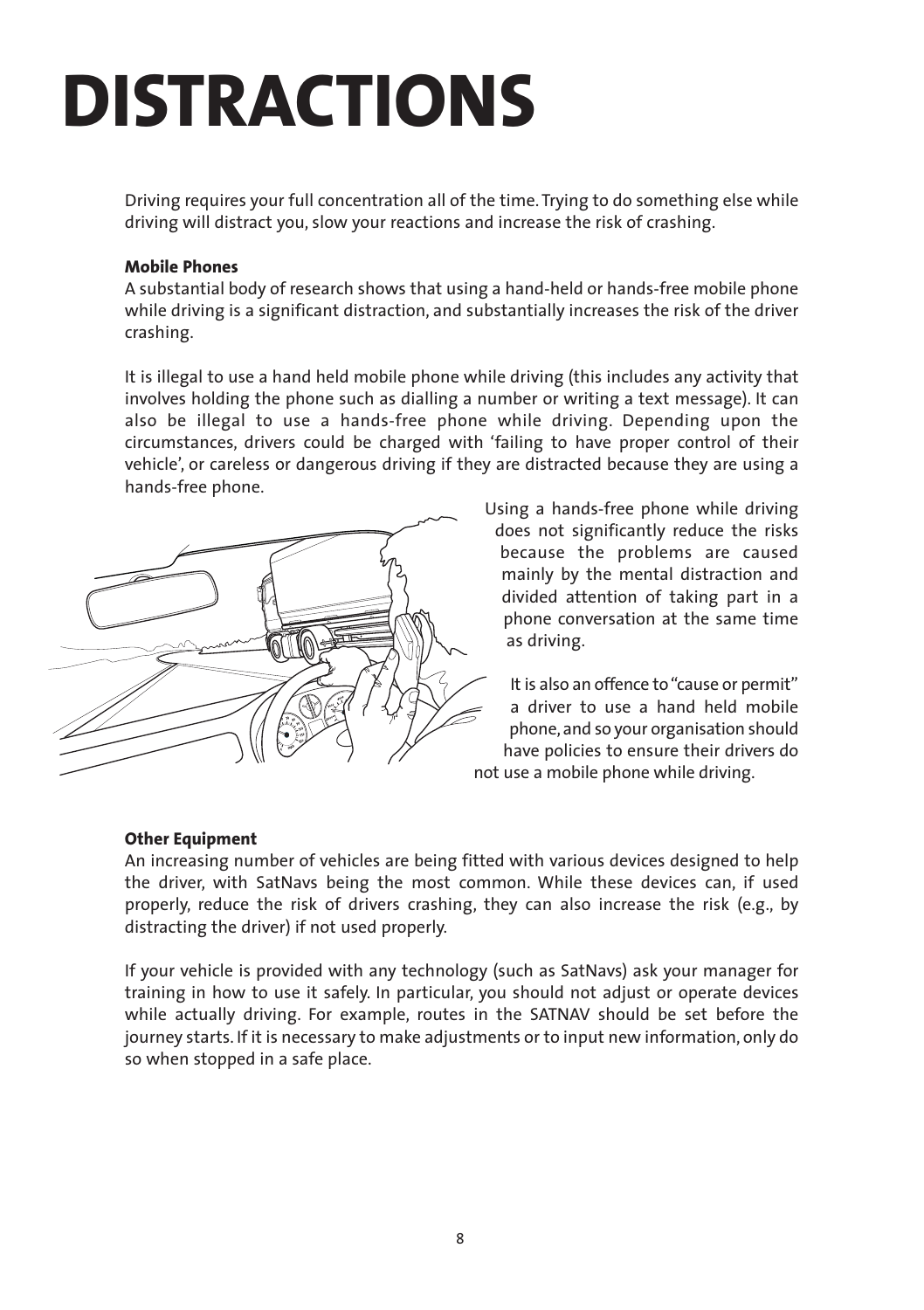### **DISTRACTIONS**

#### **Eating, Drinking, Smoking, Tuning the Radio**

Many other things, that might seem simple and innocent, can be distracting when driving. Fatal crashes can, and do, occur because a driver chose to unwrap a sweet, take a drink or light a cigarette while driving.

Safe driving needs concentration; avoid unnecessary distractions.

Use the space below to insert your organisation's policy.

**Our policy is:**

**Mobile Phones**

**Other Devices**

**Eating, drinking**

**Smoking**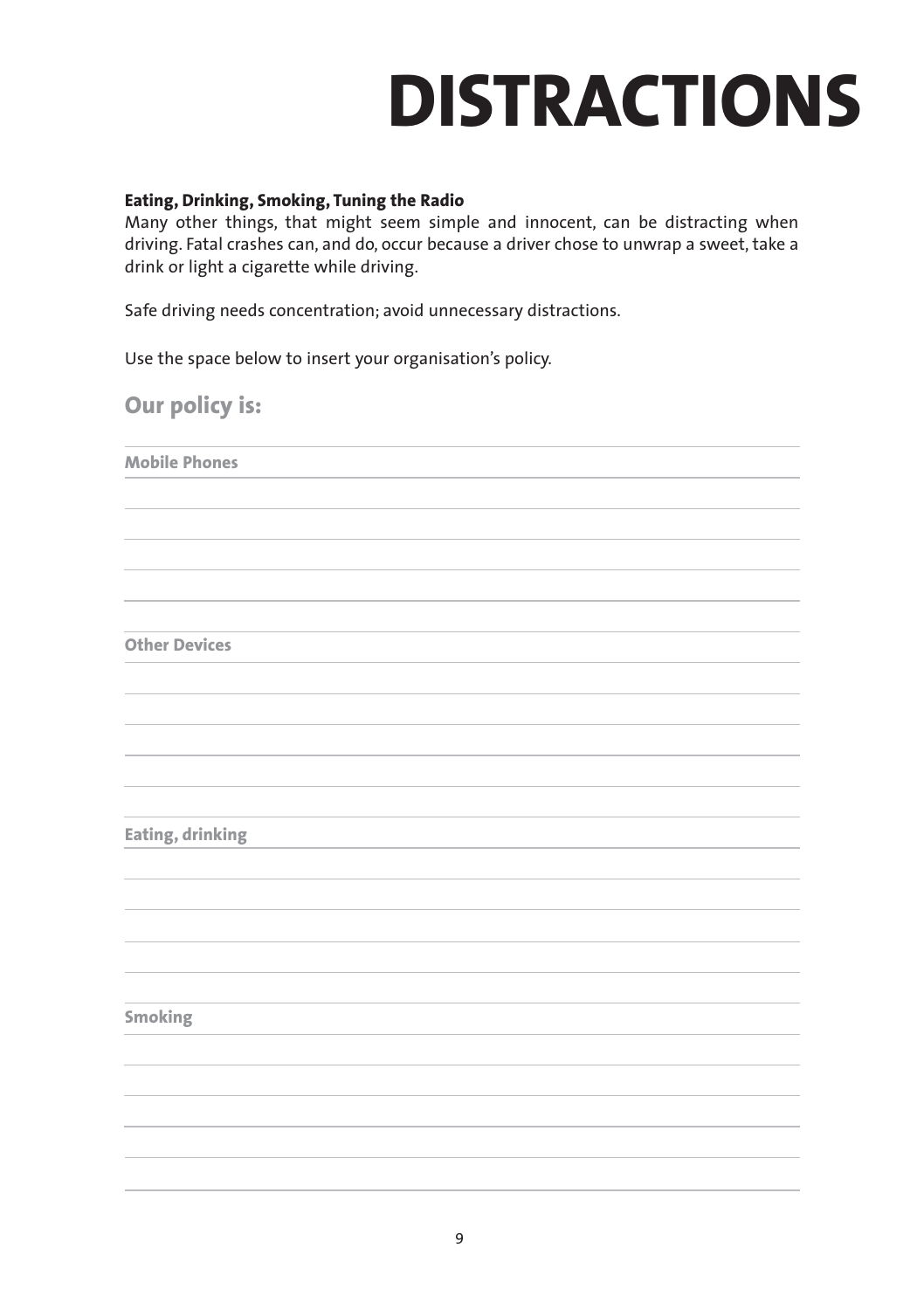### **DRIVER TRAINING**

Almost all crashes are caused by, or involve, driver error. This ranges from simple mistakes and mis-judgements to careless, reckless or aggressive driving. Our ability to anticipate and cope with the mistakes and misbehaviour of other people is just as important as our own driving skills and attitudes.

We all develop our own driving style and habits over time, and often do not realise that we could improve our driving.

Organisations that have clear driving standards, excellent driver training, and a policy to try and learn from driving accidents have lower accident rates than those that do not. Driver training can help us to avoid making mistakes, and to better anticipate and cope with the unexpected, including the errors of other road users. It can make driving safer, less stressful and more enjoyable, as well as reduce costs, such as fuel consumption, vehicle wear and tear and, often, lower insurance premiums.

Check your organisation's policies on assessment and training – they may be able to assist you in undertaking some refresher or further training. This can take many forms, ranging from classroom sessions to in-vehicle training.

They may provide driver assessment or driver training when you start as a volunteer, on a regular basis, after an accident or motoring conviction.

Driver training is particularly important if you are driving a vehicle, such as a minibus, that you do not normally drive.

Learning from experience, including near misses, is an important part of safe driving. If you have been involved in a near miss or were unhappy with something that happened when you were driving, think about what else you could have done. Try and identify common themes and whether it was partially due to the way you or the other driver acted and what you might have done better.

Use the space below to insert your organisation's policy.

### **Our policy:**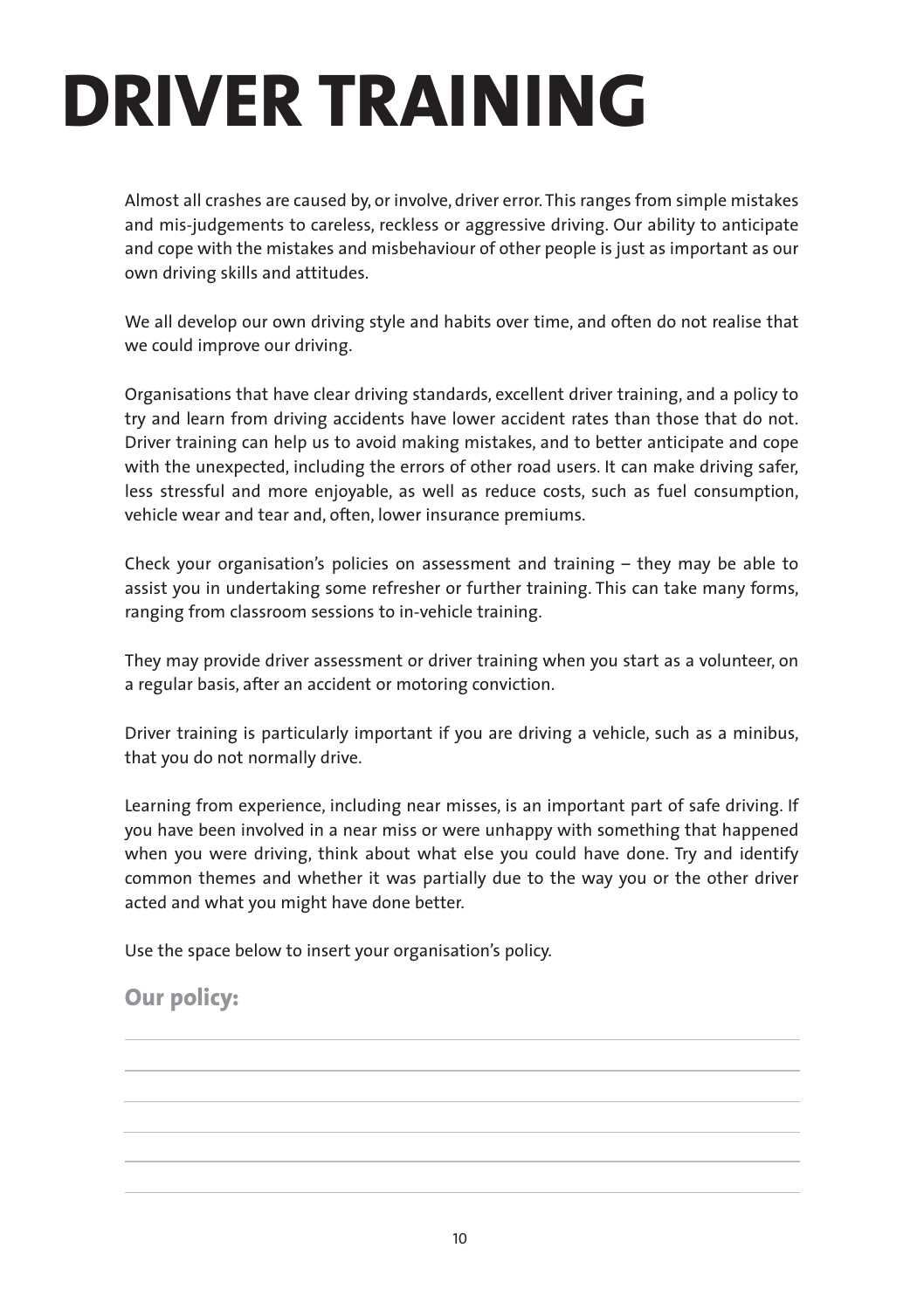# **OCCUPANT SAFETY**

#### **Seat Belts**

The most effective way of protecting people inside vehicles is to make sure that every occupant always wears a seat belt on every journey, no matter how short the journey. It is just as important for passengers in the rear to wear seat belts as those in the front.

In a crash at just 30 mph, an unrestrained person is thrown forward with a force 30 to 60 times their body weight. They are thrown about inside the vehicle, injuring themselves and quite possibly seriously injuring (or killing) other people inside the vehicle. They could also be ejected from the car through one of the windows. **Seat belts save lives.**

#### **Child Seats**

Seat belts on their own are less effective for children because they are mainly designed for adults. In a crash, a child may slip out of their seat belt because it is too big, and an illfitting belt could even cause injuries.

It is a legal requirement that children up to their 12th birthday or under 135cm in height (whichever comes first) use the correct child restraint for their weight. In cars, vans or goods vehicles, it is the your responsibility, as the driver, to ensure that children under 14 are using the correct restraint or seat belt.

The law does not require child restraints to be provided in taxis, private hire vehicles, minicabs, minibuses, buses or coaches, although they must be used if they are available. Seat belts must be worn, if fitted.

If you are carrying children, ask your organisation about child seats, and about training so you know how to check that the right ones are being used for your child passengers and you are able to fit them correctly.

#### **Head Restraints**

Adjust your head restraint correctly, and check that every passenger has their head restraint correctly adjusted. Properly adjusted head restraints help to protect against whiplash, and prevent long-term injuries. The top of the head restraint should be level with the top of your head and it should be as close to the back of your head as possible.



Use the space below to insert your organisation's policy.

| <b>Our policy:</b>     |  |
|------------------------|--|
| Seat Belts             |  |
| Child Seats            |  |
| <b>Head Restraints</b> |  |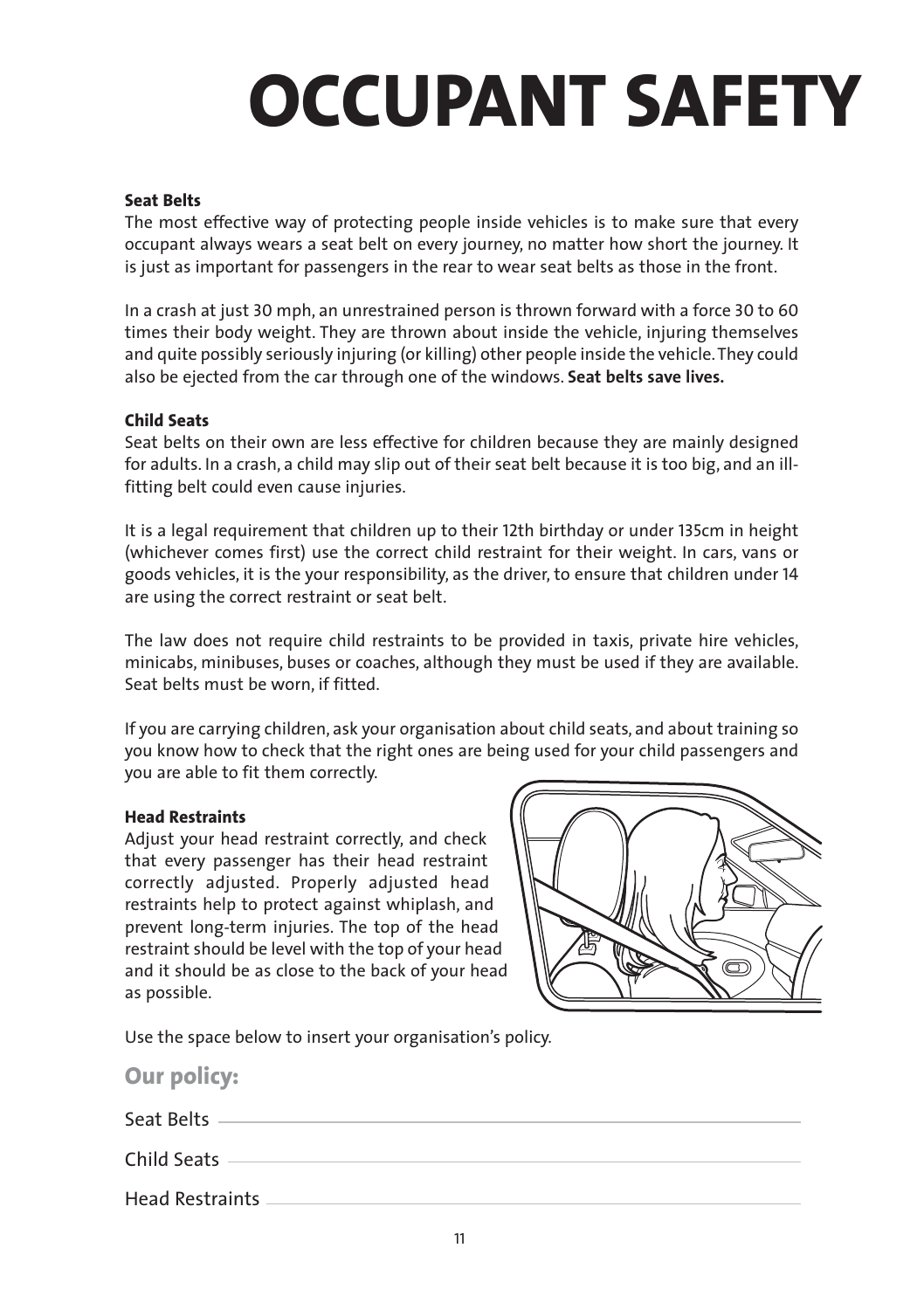### **SAFE VEHICLE**

Vehicle defects are only involved in a small proportion of crashes. However, the type of vehicle also has a major influence on the likelihood and severity of injuries when there is a collision.

Your organisation should have a clear rule that any vehicle that is, or suspected to be, in an unsafe or illegal condition will not be used until all necessary repairs have been completed.



As the driver, you are also responsible for ensuring that the vehicle you are driving is safe and legal.

Before driving any vehicle, check:

- tyres are undamaged (no cuts or bulges), are at the correct pressure for the number of passengers or equipment being carried, and have enough tread depth. The legal minimum is 1.6mm, but above 3mm gives much shorter braking distances in the wet
- there are no signs of vehicle damage
- oil, coolant and windscreen wash levels are correct (check when cold)
- you know the correct type of fuel for the vehicle
- brakes are working
- lights and indicators are working
- windscreen and windows are not damaged
- washers and wipers are working
- mirrors are correctly positioned
- all occupants are using their seat belts and head restraints are adjusted correctly
- loads are securely restrained.

If in any doubt how to check any of the above, read the vehicle's handbook, and/or ask someone to show you.

Ask your organisation if they provide a pre-drive checklist.

If you find any problem during the check, report it to your manager immediately.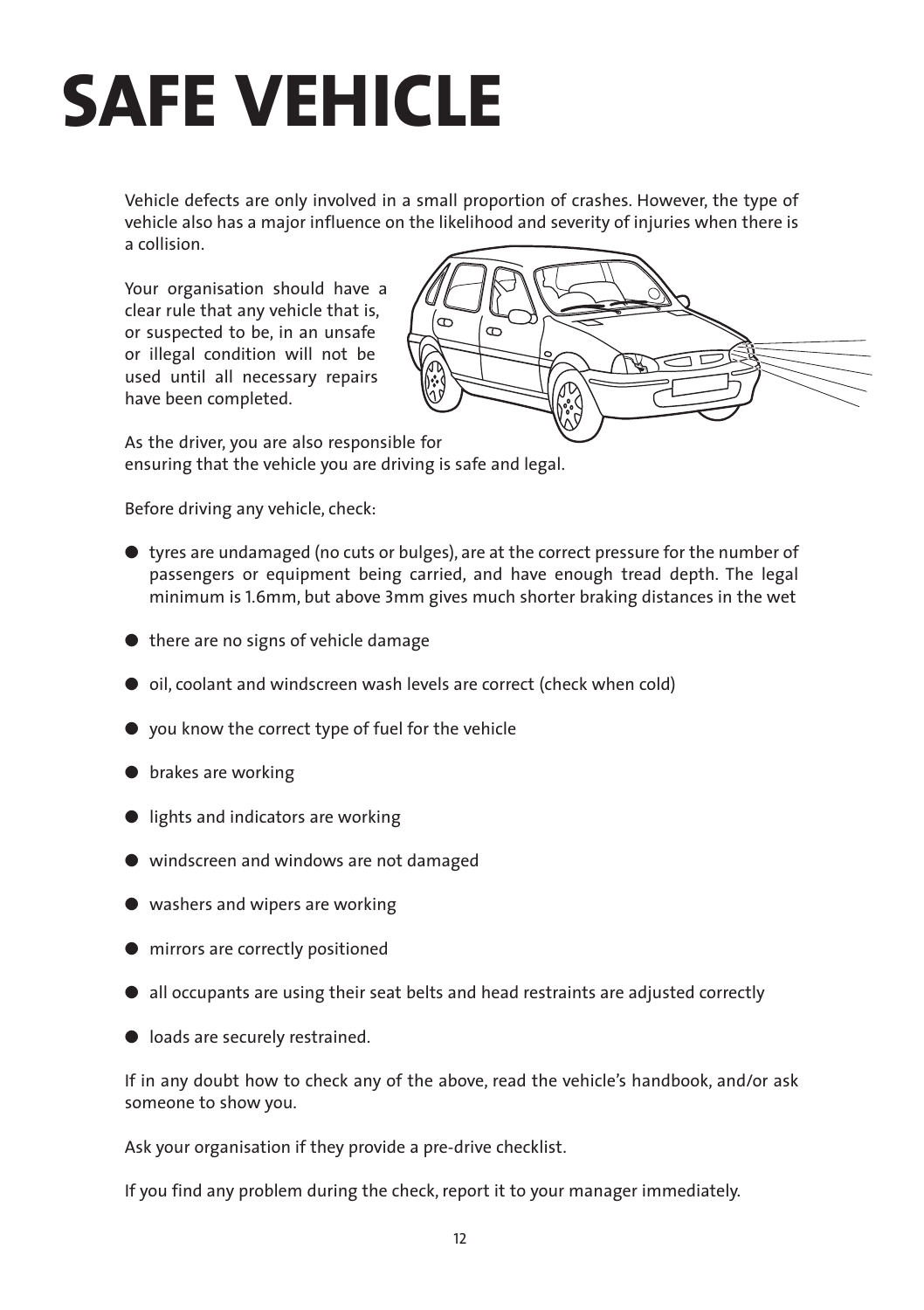## **SAFE VEHICLE**

#### **Driving Position**

You should be able to see and reach all of the controls comfortably. Good all-round, unobstructed, visibility is vital. Check whether the pillars between the front and side windows and the space taken up by the door mirrors still allow you to see forward without moving your head.

Also check that your view is not obstructed unnecessarily by objects such as stickers or devices such as SatNavs, and that SatNavs are not placed where they might be hit and flung forwards by an airbag.

Look at the dashboard when you start the car, check which lights illuminate and then go off. If you are not familiar with the vehicle, check the handbook to ensure you know what the different lights mean.

Finally, consider whether the vehicle is suitable for the task – for example,

- If carrying passengers, is there a seat belt for each occupant
- If carrying children, is there an appropriate child seat for each child that needs one?
- If carrying a heavy load or an animal, can you secure it safely?

Use the space below to insert your organisation's policy.

#### **Our policy is:**

**Vehicle Condition**

**Pre-drive Checks**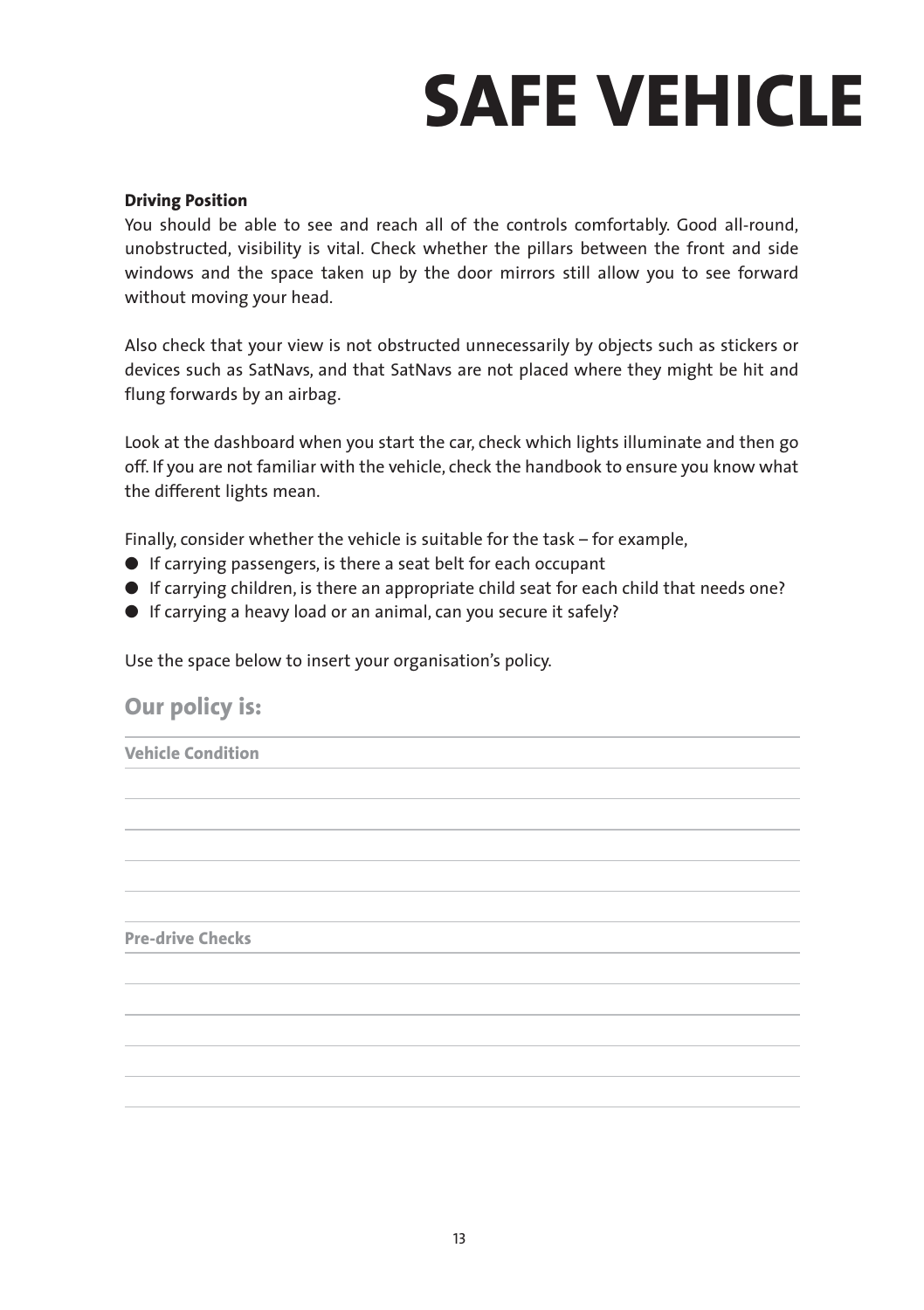### **ACCIDENT, BREAKDOWN AND EMERGENCY PROCEDURES**

Your organisation should have procedures for emergencies, such as accidents or breakdowns. It is essential that you are familiar with, and follow, these procedures, if an emergency occurs.

In the vehicle, keep copies of :

- The emergency procedures
- Contact details for the person(s) to whom you should report emergencies
- Contact details of the breakdown firm your organisation uses and any reference numbers that you may need to quote.

Make sure you have a fully charged mobile phone to summon help if necessary. Do not use the phone while driving.

A summary of the main points to remember is below. But you should always follow the procedures set down by your organisation.

#### **Accidents**

- use hazard warning lights and switch off your engine
- do not move injured passengers unless they are in immediate danger of further injury from other vehicles or from fire or explosion
- call the emergency services immediately; provide them with information about the situation, any special circumstances (for example, if carrying oxygen bottles) and if any passengers have special needs
- if child passengers are present, ensure an adult remains with them
- $\bullet$  if the emergency services are called, stay at the scene until they allow you to leave
- obtain the names and addresses of all independent witnesses (if possible)
- ensure the vehicle is roadworthy before continuing the journey
- $\bullet$  if there is any injury or the names of people involved are not exchanged, you must report the accident to the Police as soon as possible or in any case within 24 hours.

Following an accident you may need to discuss the details with your line manager at the next appropriate moment. This will help them ensure that any risk assessments that they have made are relevant and up to date.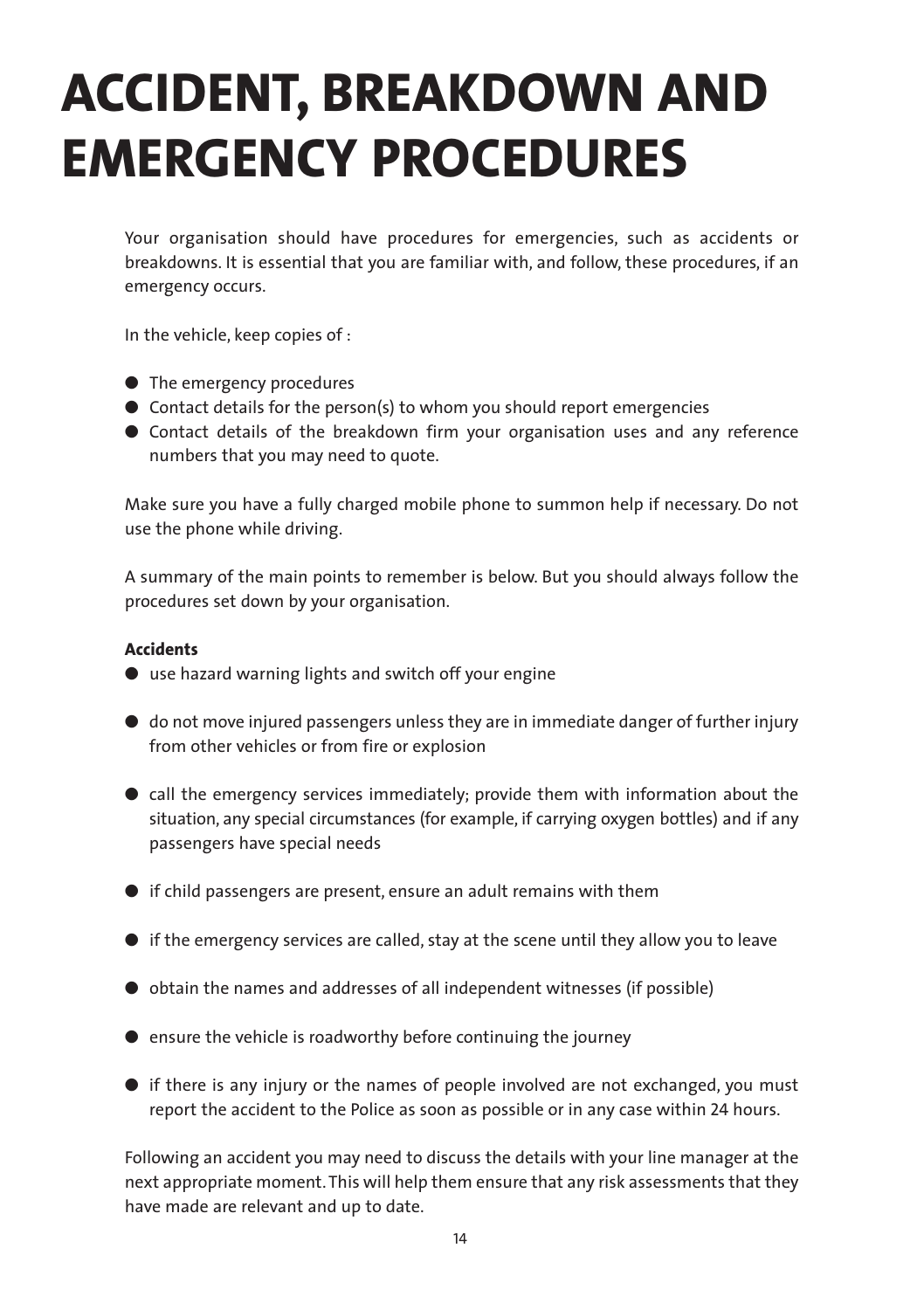### **ACCIDENT, BREAKDOWN AND EMERGENCY PROCEDURES**

#### **Breakdowns**

- Move the vehicle off the carriageway (onto the hard shoulder on a motorway) and switch on the hazard warning lights
- If this is not possible, move it as far away from moving traffic as you can
- Move passengers out of the nearside of the vehicle and as far away from it and other traffic as possible. No one should stand between the vehicle and oncoming traffic
- On motorways or other busy roads, passengers should be taken onto the embankment or grass margin and as far from the traffic as is practicable
- Keep passengers together, keep children under constant supervision
- Telephone the emergency services, or breakdown firm, giving them accurate details of the vehicle's location, and whether children or passengers with mobility problems are being carried
- Telephone your nominated contact person to tell them what has happened
- On a motorway, use the roadside emergency telephone as this will enable the Police to pinpoint your location.

Use the space below to insert your organisation's policy.

**Our policy is:**

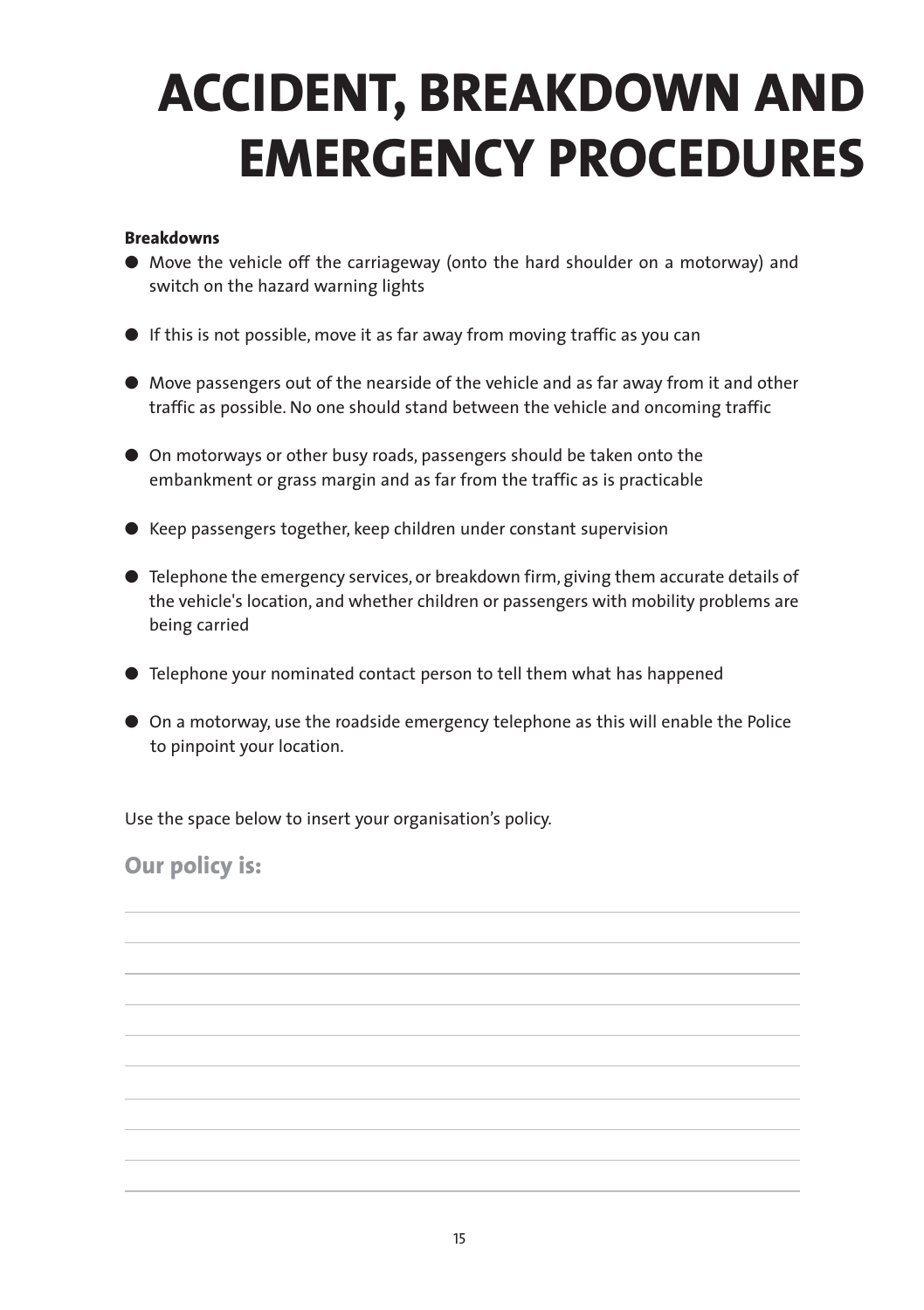### **RESOURCES**

#### **The Highway Code**

Make sure that you are familiar with the Highway Code, which contains frequently updated advice on traffic law and how to stay safe on the roads.

● http://**www.highwaycode.gov.uk**

#### **Managing Occupational Road Risk in Voluntary Organisations**

A resource to help voluntary organisations assess the safety of their road transport operations, and to identify measures that can be adopted to manage and reduce or eliminate those risks.

● http://www.rospa.com/roadsafety/info/voluntary\_morr.pdf

#### **Driving for Work**

A series of RoSPA Guides about many of the aspects covered in this booklet, and sample policies for organisations to put into practice.

● http://**www.rospa.com/roadsafety/resources/employers.htm**

#### **Managing Occupational Road Risk (MORR™): The RoSPA Guide (£25)**

The RoSPA guide explores the issue of MORR in depth, and is an invaluable tool for organisations. It explains how to put the people, policies and procedures in place to successfully manage occupational road risk.

● http://www.rospa.com/morr/information/morr\_guide.htm

#### **Other Resources**

A full list of other MORR advice can be found on the Occupational Road Safety Alliance website.

● http://**www.orsa.org.uk/resources/list.htm**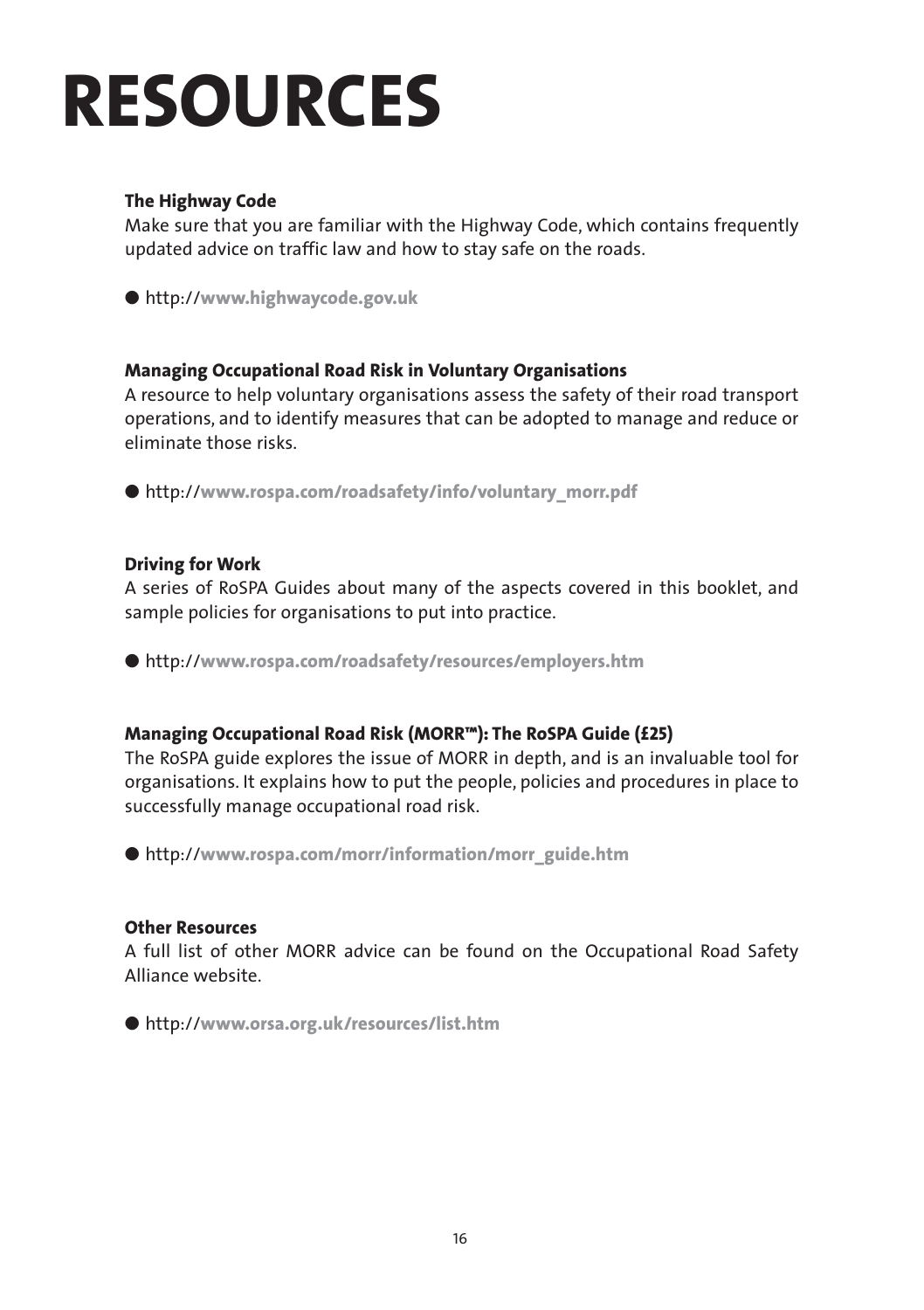### **USEFUL WEBSITES**

**Association of Industrial Road Safety Officers** www.airso.org.uk

**Brake** www.brake.org.uk

**Community Transport Association** www.communitytransport.com

**Confederation of Passenger Transport** www.cpt-uk.org

**Department for Transport** www.dft.gov.uk www.thinkroadsafety.gov.uk www.highwaycode.gov.uk

**Department of Environment (Northern Ireland)** www.doeni.gov.uk

**Disabled Persons Transport Advisory Committee** www.dptac.gov.uk

**Driver and Vehicle Licensing Agency** www.dvla.gov.uk

**Driving Standards Agency** www.dsa.gov.uk

**Guild of Experienced Motorists** www.roadsafety.org.uk

**Health and Safety Executive** www.hse.gov.uk www.hse.gov.uk/roadsafety/index.htm www.hse.gov.uk/sources/index.htm

**Institute of Advanced Motorists** www.iam.org.uk

**Institution of Occupational Safety and Health** www.iosh.co.uk

**Lancashire County Council At-Work Road Safety Website**  www.lancashire.gov.uk/environment/ roadsafety/dif.asp

**Local Authority Road Safety Officers' Association** www.larsoa.org

**National Assembly for Wales** www.wales.gov.uk

**Occupational Road Safety Alliance** www.orsa.org.uk

**Parliamentary Advisory Council for Transport Safety** www.pacts.org.uk

**Roadsafe** www.roadsafe.com

**Road Safety Scotland** www.road-safety.org.uk

**Road Safety Wales** www.roscow.org.uk

**RoSPA Advanced Drivers and Riders** www.roada.org

**Royal Society for the Prevention of Accidents** www.rospa.com www.rospa.com/roadsafety/index.htm www.rospa.com/drivertraining/index.htm www.rospa.com/morr/index.htm

**Scottish Accident Prevention Council** www.sapc.org.uk

**Scottish Executive** www.scotland.gov.uk